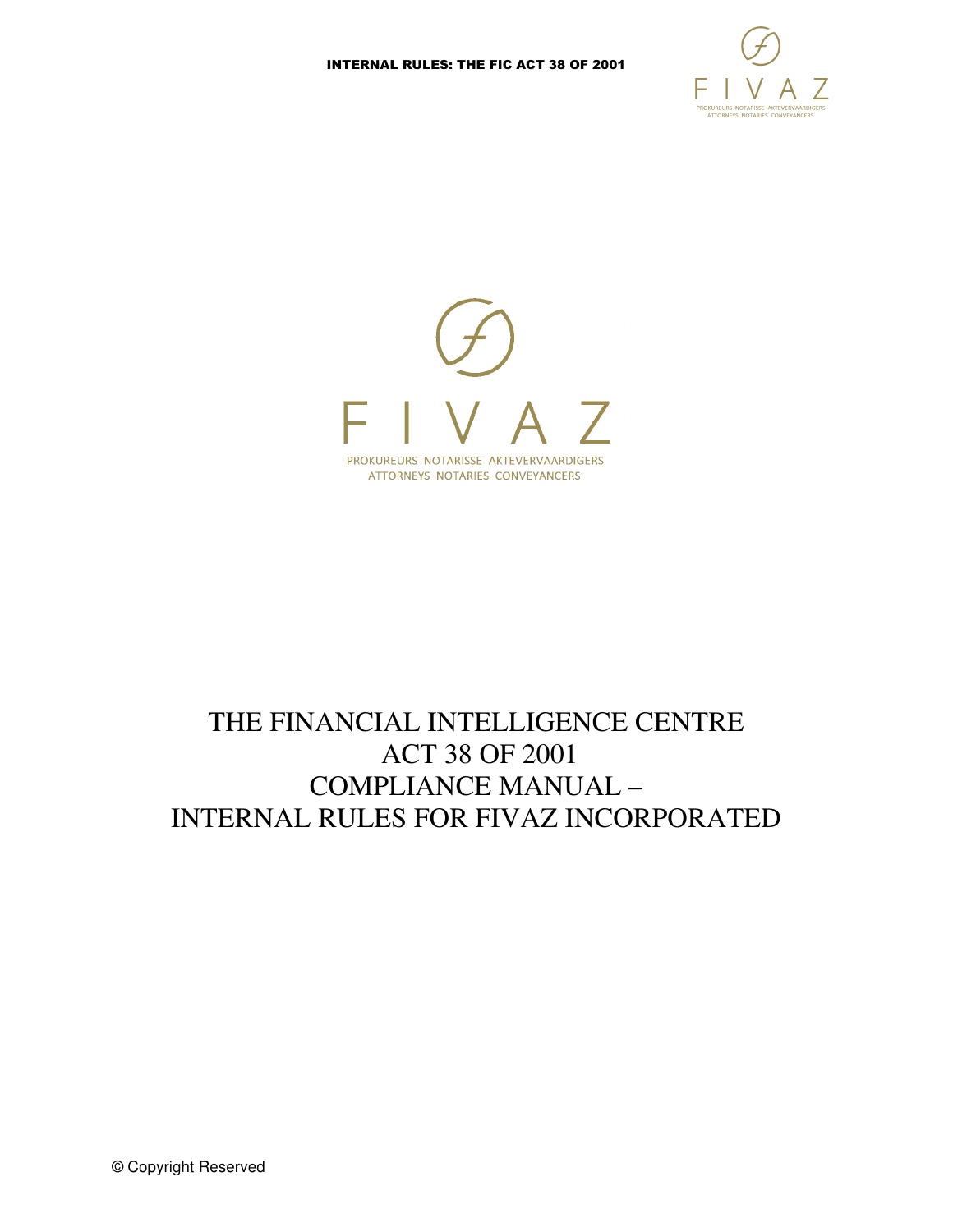

### **© Copyright reserved (2017)**

#### **Management Acceptance**

The management of **Fivaz Incorporated** (hereinafter referred to as the Employer), hereby accepts the following Internal Rules for implementation and integration into the Company's Personnel Management System in order to comply with of the regulatory architecture, namely the FIC Act, which protects the integrity of the South African financial system, together with legislation such as the Prevention of Organised Crime Act, 1998 (Act No. 121 of 1998) and the Prevention of Constitutional Democracy against Terrorism and Related Activities Act, 2004 (Act No. 32 of 2004).

A. Fivaz **Director** 2017

\_\_\_\_\_\_\_\_\_\_\_\_\_\_\_\_\_\_\_\_\_\_\_\_\_\_\_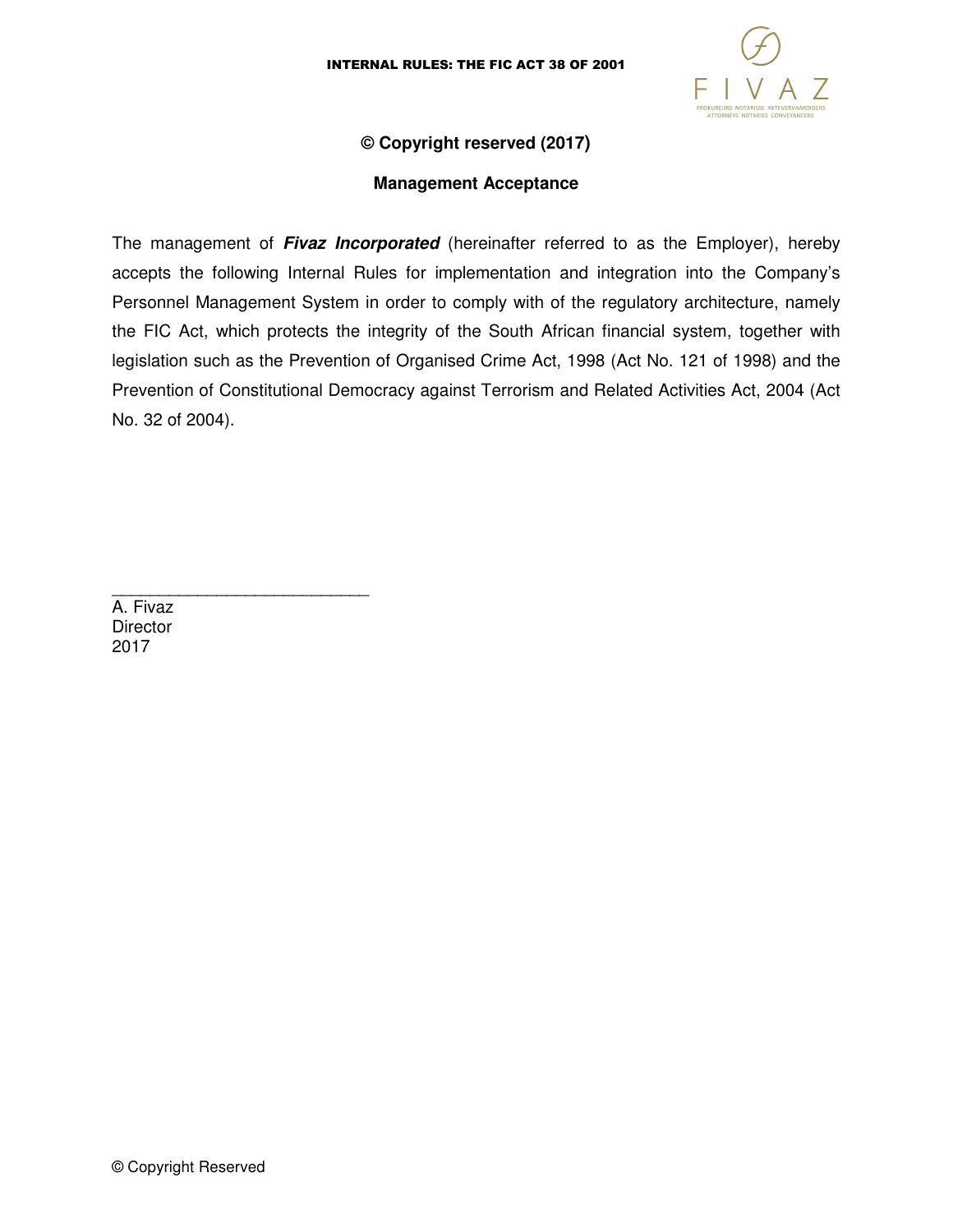

# **Revision History**

| <b>REVISION</b> | <b>DATE</b> | BY (NAME)                              | <b>DESIGNATION</b>              |
|-----------------|-------------|----------------------------------------|---------------------------------|
| Original 1.0    | 28/02/2011  | Anelia de Bruyn &<br>Marni Labuschagne | Attorney &<br>Office Manager    |
| Revision 2.0    | 18/05/2012  | Anelia de Bruyn &<br>Marni Labuschagne | Conveyancer &<br>Office Manager |
| Revision 2.1    | 18/10/2017  | <b>Eugene Meintjes</b>                 | Compliance Officer              |
|                 |             |                                        |                                 |
|                 |             |                                        |                                 |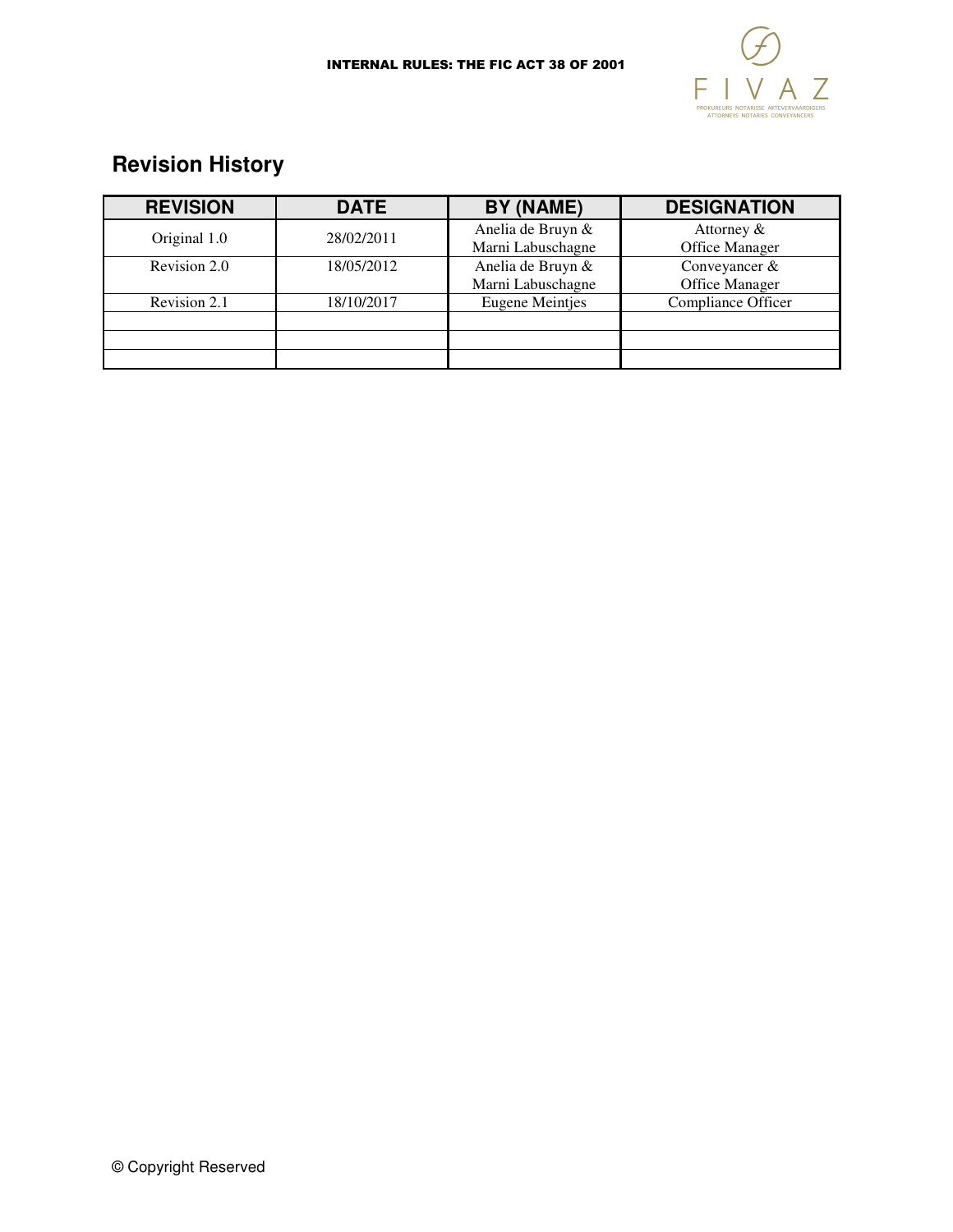

#### TABLE OF CONTENTS

- $\triangleright$  Definitions
- $\triangleright$  A. Establishment and verification of identities
- $\triangleright$  B. The Keeping of Records
- $\triangleright$  C. The Reporting of Suspicious Transactions
- D. Training
- $\triangleright$  E. Disciplinary Measures
- $\triangleright$  Schedule 1 Guidelines regarding Suspicious Transactions In The Legal Sector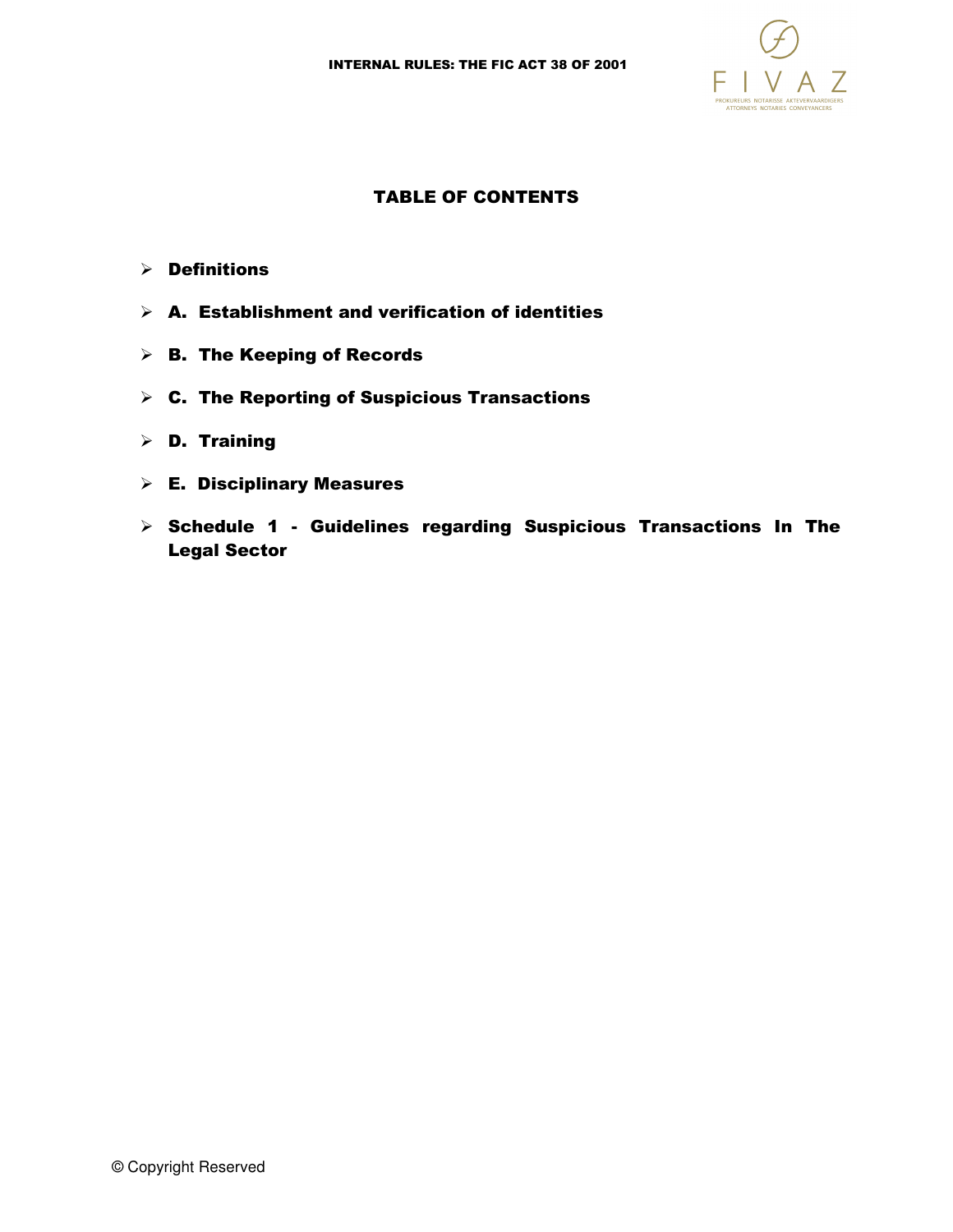

## **Definitions**

In this document the expressions referred to below shall have the following meaning:

- "**Client**" means: the person from whom the firm has obtained a mandate to render legal services.
- "**Conveyancer**" means: any person, as defined in section 1 of the Attorneys act, 53 of 1979, who is duly admitted to practise as a conveyancer within any part of the Republic of South Africa.
- "**Firm representative**" means: any representative in the service of the firm who renders a representative service or services, which includes but is not limited to an attorney, conveyancer and/or notary.
- "**Compliance officer**" means: the person appointed as compliance officer by the firm, namely, Mr. Eugene Meintjes or temporarily appointed by the managing director.
- "**Law Society**" means: the Law Society of the Northern Provinces, incorporated as the Law Society of the Transvaal, which was established during 1892 and is the statutory body governing the attorney's profession in the four provinces constituting the former Transvaal province, i.e. the Gauteng, Mpumalanga, North West and Limpopo Provinces.
- "**Mandate**" means: an instruction or authority granted to render legal services, whether oral or in writing.
- "**Legal services**" means: any service or act as agreed to between the attorney and client, and which is reflected in the mandate.

"**Practise**" means: practise as an attorney, notary, or conveyancer.

- "**the FIC Act**" means: the Financial Intelligence Centre Act, 38 of 2001, as read with the regulations promulgated in terms thereof, as amended.
- "**The firm**" or "**accountable institution**" means: the attorney firm Fivaz Incorporated. "**Verification documents**" means: the documents prescribed by the FIC Act for the verification of the identity of a client.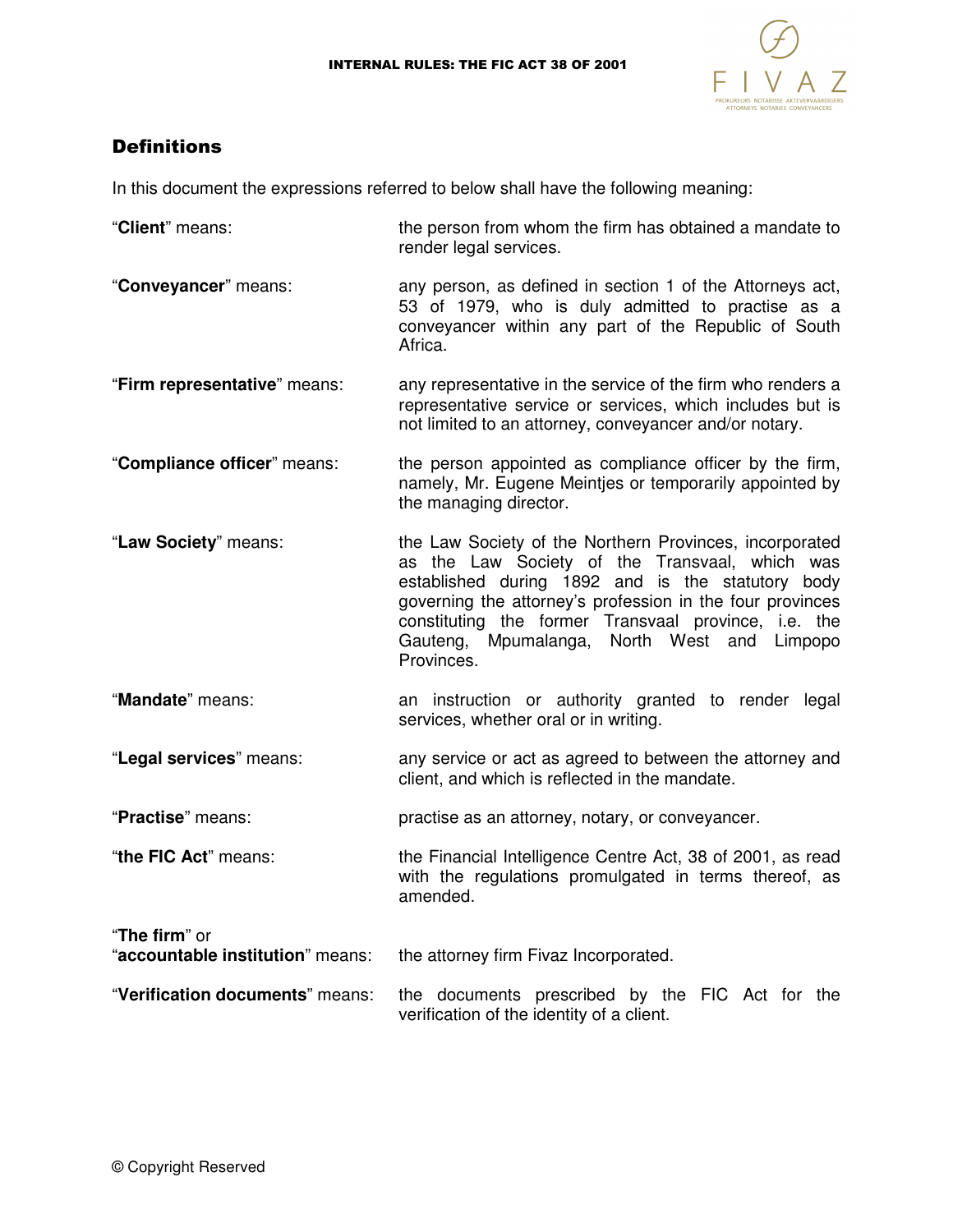

## A. Establishment and verification of identities

- 1. A firm representative accepting a mandate on the firm's behalf shall, before so accepting the mandate, duly explain to the client that the firm is obliged by the provisions of the FIC Act to:
	- 1.1 establish the identity of the client and, in this respect, to obtain certain details concerning the identity of the client; and
	- 1.2 that certain documents must be obtained by the firm from the client to enable the firm to verify the particulars of the client.

If the client is represented by any representative it will be necessary for the firm representative, in addition, to establish and verify the identity of such representative(s).

- 2. A firm representative must, before accepting a mandate from a client, obtain all the particulars of the client required by the FIC Act. This shall be done by using the forms specifically designated for this purpose by the firm. The documents will be saved on the firm's server of which the location will be pointed out to the firm representatives.
- 3. The firm follows and incorporates a risk-based approach to compliance elements such as customer due diligence into the regulatory framework. The firm's personnel understand that a risk-based approach requires accountable institutions to understand their exposure to money laundering and terrorist financing risks in order to limit the potential that clients, by using the accountable institution's products and services, can exploit the accountable institution to promote money laundering or terrorist financing activities.

### The following rules shall apply in respect of these forms:

- 3.1 the forms shall be completed using a pen with black ink;
- 3.2 all the client's particulars shall be correctly completed on all forms;
- 3.3 when signing the relevant transfer, or bond documents, the Conveyancer will ensure the correct completion of the form;
- 3.4 should a client refuse to furnish the requested particulars to the firm representative, this fact shall immediately be reported to the compliance officer for reporting to the FIC and a note to this effect made on the form in question;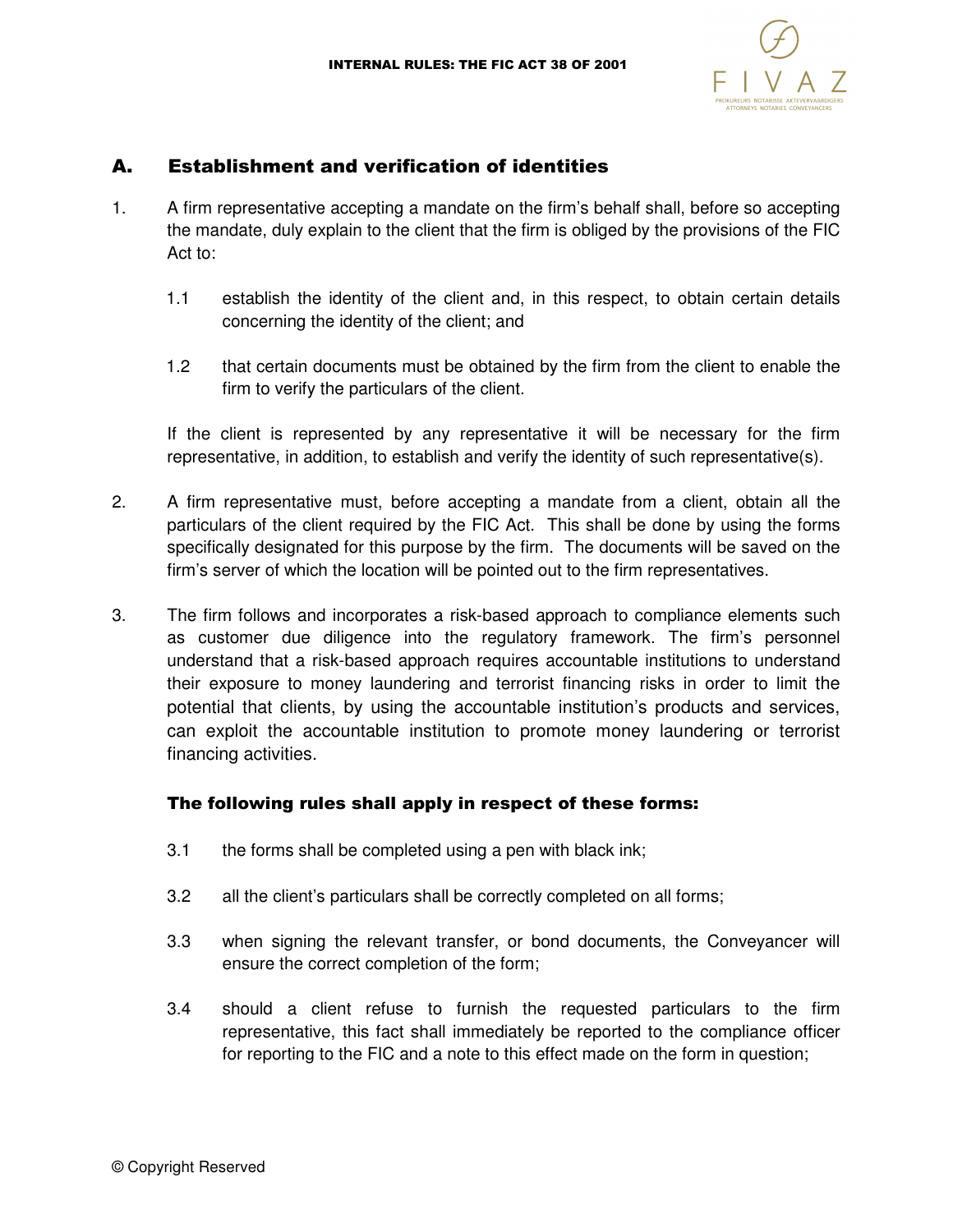

- 3.5 All particulars provided by the client will be verified by inspecting the client's proof of residence and identifying papers;
- 3.6 Should certain of the required particulars not be available at the time when the mandate is obtained, the Attorney or firm representative will ensure that all the required particulars are obtained on date of signature, or when the mandate is accepted, otherwise this fact shall be brought to the attention of the compliance officer prior to the firm rendering any further service(s) to the client;
- 3.7 All the relevant documents will be filed on each client's firm file, which will be stored for a period of 5 years, where after it will be destroyed in the presence of the compliance officer;
- 3.8 A client shall, on written request, be supplied with a copy of the form in question.
- 4. A firm representative who accepts a mandate on behalf of the firm shall, immediately on acceptance of such mandate, request the client to furnish the firm with all relevant and required verification documents.
	- 4.1 The verification documents to be requested by the firm representative are those listed in the forms to be used to obtain the required information regarding the identity of the client.
	- 4.2 The firm representative shall, in addition, explain to the client that, pursuant to the provisions of the FIC Act, the firm is prohibited from performing the mandate unless and until the required verification documents have been obtained so as to enable the identity of the client to be properly verified.
- 5. Every firm representative shall, once having obtained the required verification documents from the client:
	- 5.1 compare the relevant particulars contained in the documents with the details of the identity of the client as recorded on the form in question. The details will also be compared by doing a Deed Search on the client, as well as using the Stordoc system after signature;
	- 5.2 make a copy of the document(s) in question, which will be commissioned by the Attorney attending to the signing of the relevant document;
	- 5.3 immediately report to the compliance officer should any details obtained concerning the identity of the client differ from the particulars contained in the verification documents;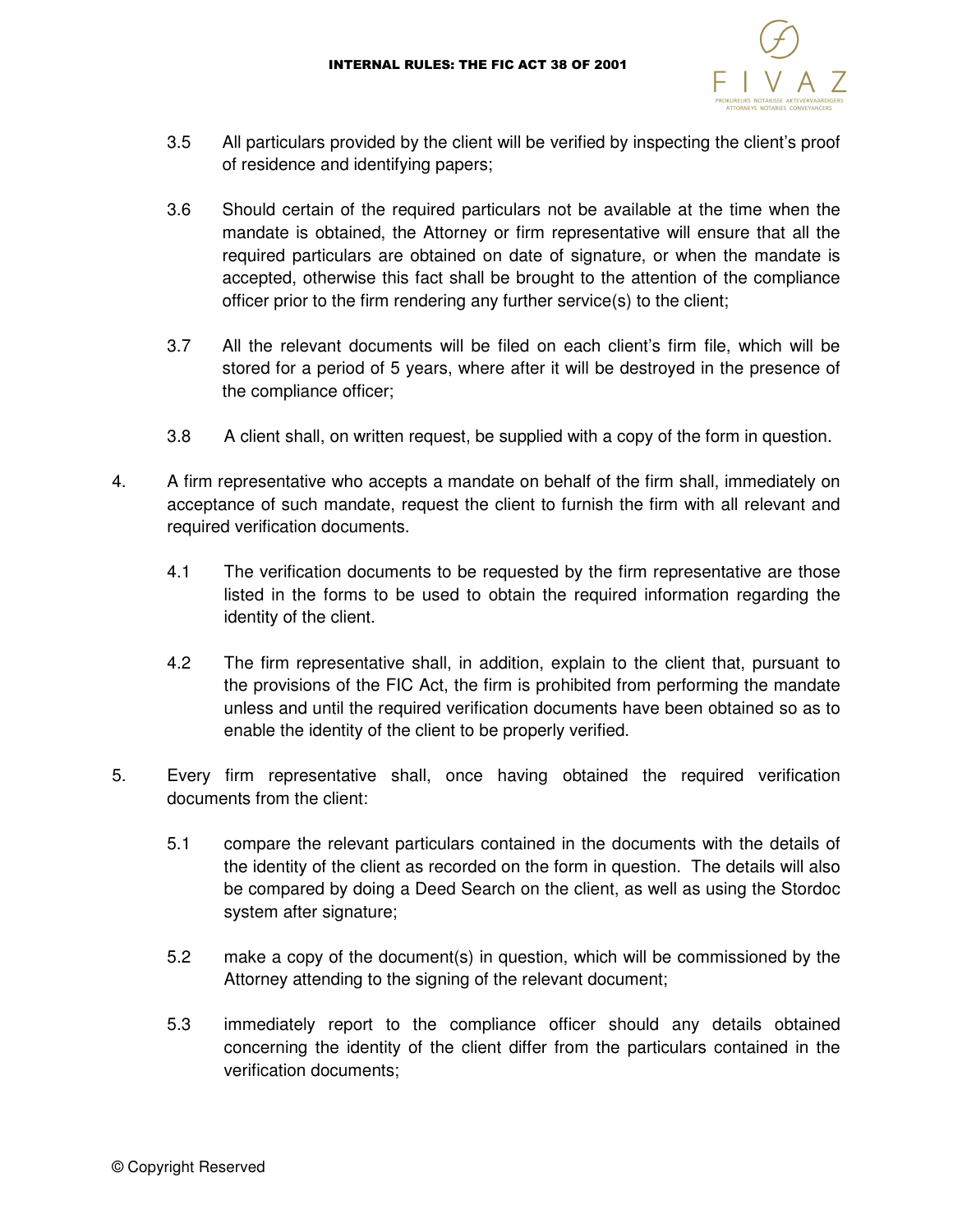

- 5.4 retain all verification documents in respect of a particular transaction in an identified folder and filed in the storeroom to which the compliance officer has access to;
- 5.5 ascertain the intention of the client with regard to the instruction, the source of any funds flowing through the firms' trust account, as well as the destination thereof;
- 5.6 identify, assess and understand the risk involved in the transaction with due regard to the identity of the client, any associates, or political affiliations. This is done by asking probing questions relevant to the instruction and perusing and verifying documentation supplied;
	- 5.6.1 what extent does the product or service provide anonymity to the client?
	- 5.6.2 Does the product or service enable third parties who are not known to the institution to make use of it?
	- 5.6.3 Is another accountable institution involved in the usage of the product?
	- 5.6.4 Can the service or product be funded with cash or must it be funded only by way of a transfer to or from another financial institution?
	- 5.6.5 How easily and quickly can funds be converted to cash?
	- 5.6.6 Does the product and service facilitate the cross-border transfer of funds?
	- 5.6.7 Is the offering of the product or service subject to regulatory approval and/or reporting?
	- 5.6.8 What does the product or service on-boarding processes entail and to what extent does it include additional checks such as credit approvals, disclosure of information, legal agreements, licensing, regulatory approvals, registration, involvement of legal professionals, etc?
	- 5.6.9 To what extent is the usage of the product or service subject to parameters set by the institution that e.g. value limits, duration limits, transaction limits, etc. or to what extent is the usage of the product subject to penalties when certain conditions are not adhered to?
	- 5.6.10 Is the usage of the product or service subject to reporting to regulators and/or to "the market"?
	- 5.6.11 Does historic transaction monitoring information indicate a lower or higher prevalence of abuse of the product or service for money laundering or terrorist financing purposes?
	- 5.6.12 Is the usage of the product or service subject to additional scrutiny from a market abuse or consumer protection perspective?
	- 5.6.13 What is the time duration for the conversion of funds, property etc. through the usage of the product or service?
	- 5.6.14 Are there specific conditions that must be met or events that must happen for clients to have access to funds, property etc.?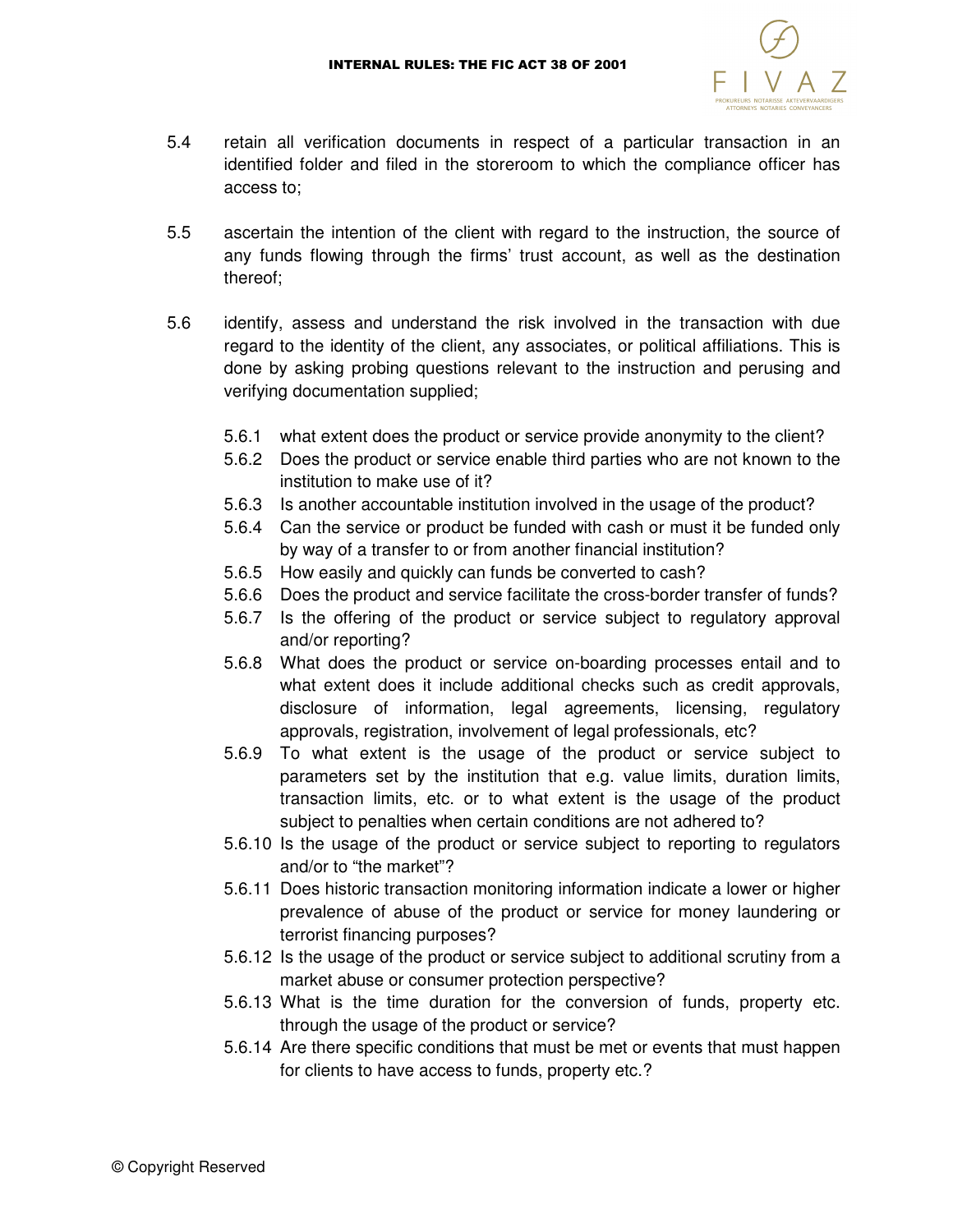

- 5.6.15 Does the usage of the product or services entail structured transactions such as periodic payments at fixed intervals or does it facilitate an unstructured flow of funds?
- 5.6.16 What is the transaction volume facilitated by the product or services?
- 5.6.17 Does the product or service have a "cooling off" period which allows for a contract to be cancelled without much formality and a refund of moneys paid?
- 5.7 identify possible risks to the firm and implement countermeasures on a continuous basis to limit the consequences of adverse transactions, should such a transaction materialize, to ensure that measures to prevent or mitigate money laundering and terrorist financing are commensurate with the risks identified. .
- 6. Should a client fail and/or neglect and/or refuse to make any verification document available to a firm representative, that firm representative shall forthwith:
	- 6.1 make a note on the form in question and on the clients file to this effect;
	- 6.2 indicate on the form in question which particular document has not been received from the client;
	- 6.3 report the matter to the compliance officer.
- 7. The compliance officer shall be responsible for:
	- 7.1 keeping and maintaining adequate stocks of the forms required to be used by firm representatives when establishing and verifying the identity of client;
	- 7.2 assisting firm representatives in completing the required forms whenever such assistance is either sought or required;
	- 7.3 taking the appropriate action under circumstances where a client has failed and/or neglected and/or refused to furnish any required verification information or document to the firm which action will be to inform Anita Fivaz and/or Anelia de Bruyn, who will then inform the relative clients, i.e. the bank or the estate agent;
	- 7.4 monitoring all mandates accepted by firm representatives will be done by the compliance officer after date of registration where after the file will be closed and placed in the storage to ensure that all peremptory FIC Act requirements have been duly met and complied with.
- 8. The managing director of the firm shall accept full responsibility for: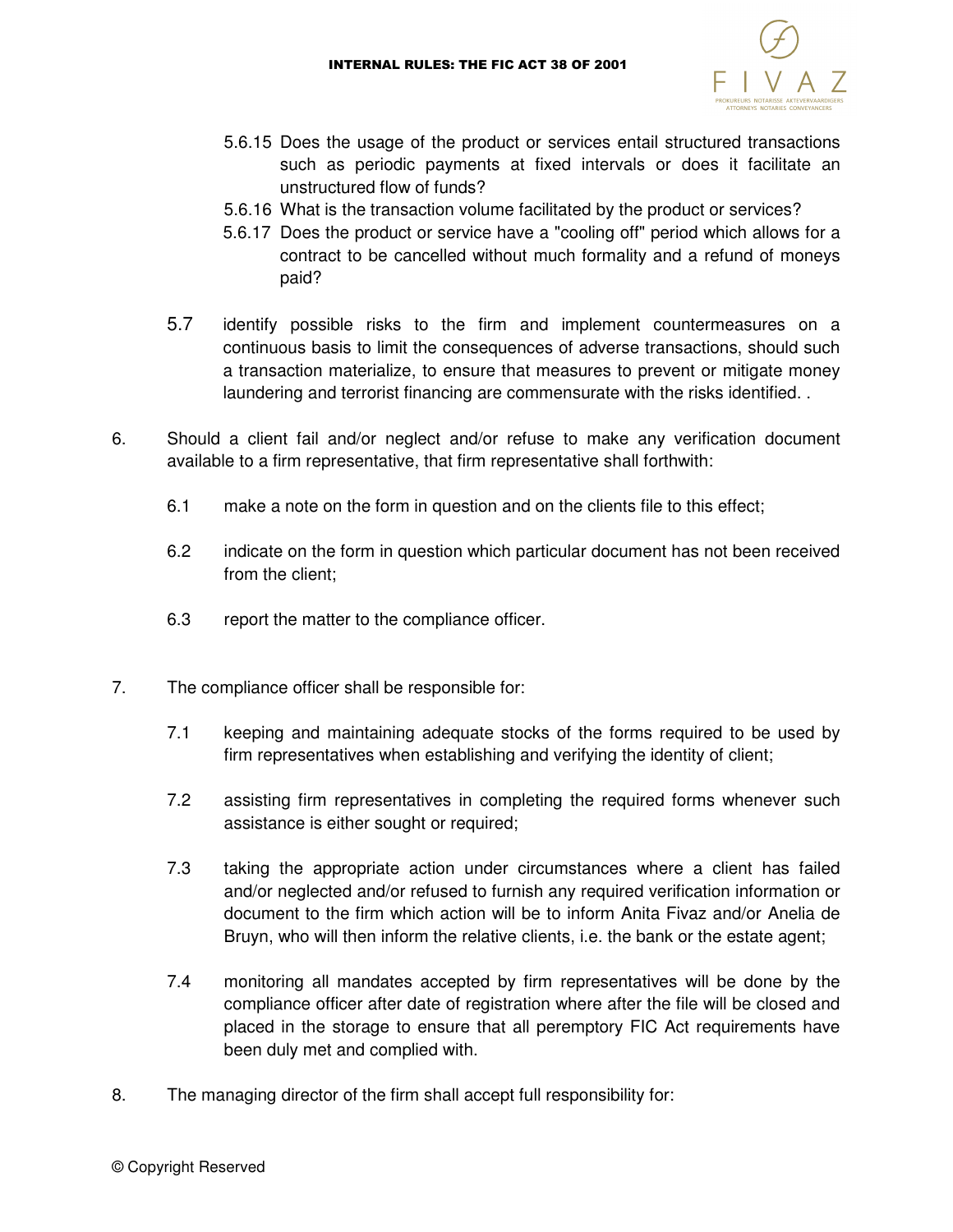

- 8.1 appointing a compliance officer; and
- 8.2 conscientiously and continuously monitoring the performance by such compliance officer of the compliance duties established by the FIC Act.

 Should a temporary vacancy in the position of compliance officer arise for whatever reason, the managing director of the firm shall forthwith appoint another firm representative to carry out the functions and duties of the compliance officer.

### B. The Keeping of Records

- 1. The firm shall retain and keep the following documents that will be available on request to the compliance officer, for a period of at least 5 years, namely:
- 1.1 Natural person:
	- 1.1.1 Identity document;
	- 1.1.2 Proof of address;
	- 1.1.3 Marriage certificate if applicable;
	- 1.1.4 Ante nuptial contract if applicable;
- 1.2 In the instance of a company, Close Corporation, trust please refer to annexure A;
- 1.3 A copy of the offer to purchase;
- 1.4 A copy of the loan agreement and all the other relevant bank documents as and when applicable in accordance with the relevant instruction;
- 1.5 Electrical Compliance Certificate, Electrical Fence Certificate and Gas Certificate which applicable.
- 2. The aforesaid documents and records shall, if kept at the premises of the firm, be retained in a secure environment. Access to such secure environment, shall be restricted to the firm representatives only. Should the keeping of the aforesaid documents and records have been outsourced, the documents and records shall, similarly, be retained by the outsourced provider in a secure environment while access to the documents in question shall be restricted to a firm representative as instructed by the managing director and compliance officer. The firm shall, moreover, obtain a written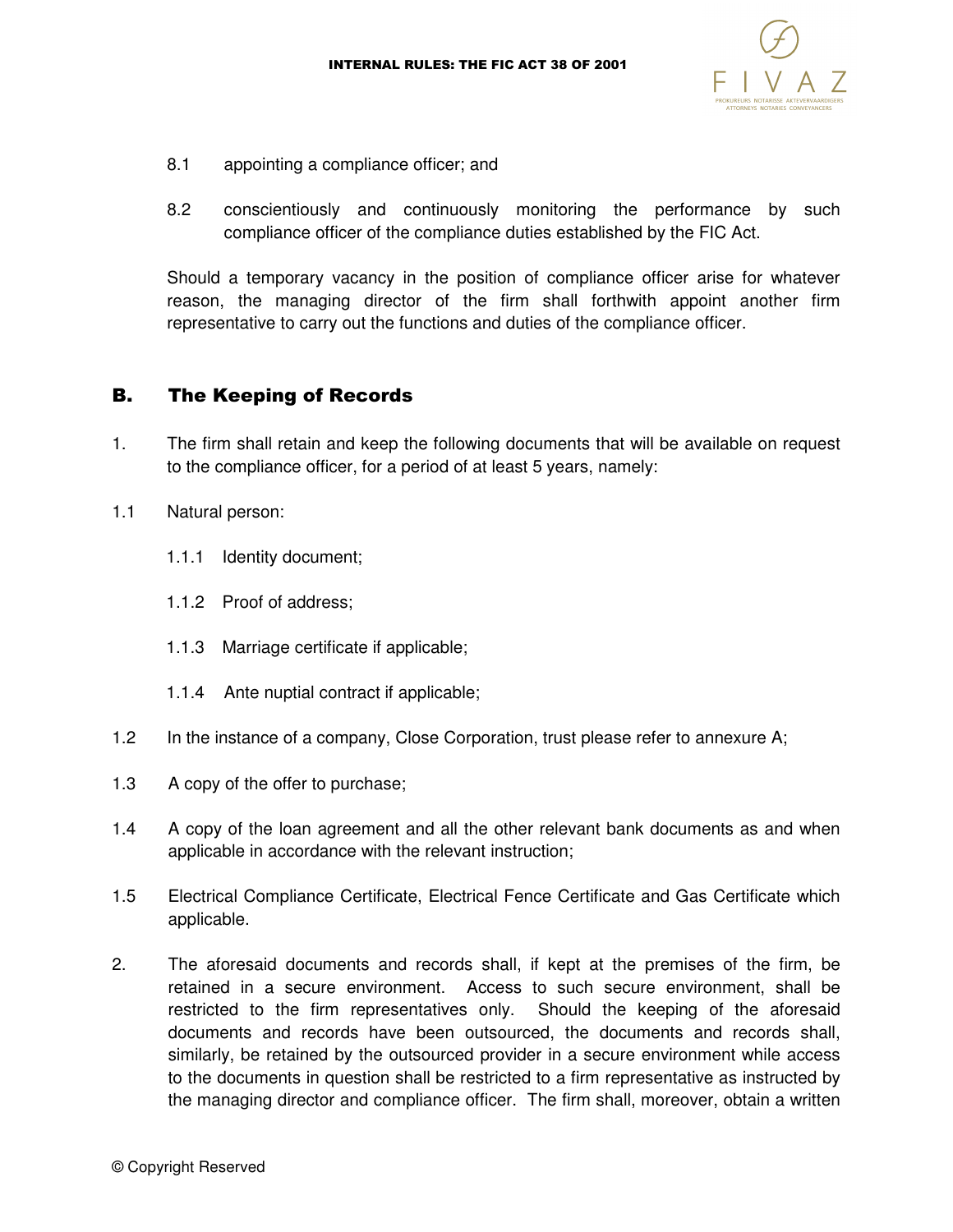

undertaking from the outsourced provider confirming that the documents and records in question shall immediately be made available to the firm as and when they are required.

- 3. The compliance officer may elect to keep the records and documents, or any part thereof, as well as the inventory contemplated in paragraph 4 below, in an electronic format. The managing director and compliance officer shall, in such case, ensure that backup copies of all records and documents that are stored in an electronic format are made immediately a record that has been electronically captured. Backup copies of the record shall be stored off-site for risk mitigation reasons in a secure environment accessible only to the managing director of the firm and to the compliance officer.
- 4. The compliance officer shall maintain a continually updated written inventory of all records kept, whether by the firm or by the outsourced provider envisaged in paragraph 2 above, for the purposes of FIC Act compliance.
- 5. The compliance officer shall implement (in accordance with permission from the managing director) all steps necessary to ensure that the records and documents remain inaccessible to any person(s) who is/are not authorised by law to have access thereto.
- 6. The compliance officer will document the risk-rating methodology and procedures which are applied as well as the conclusions reached through the processes in the accountable institution's Risk Management and Compliance Programme (RMCP).

## C. The Reporting of Suspicious Transactions

- 1. All firm representatives (including the managing director and other employees) of the firm shall forthwith report any completed, aborted or failed transaction which gives rise to a suspicion as contemplated in section 29 of the FIC Act to the compliance officer.
- 2. The compliance officer shall carefully and diligently consider and evaluate any such reports as may be received and take a decision as to whether, in the circumstances, the matter in question warrants being reported to the Financial Intelligence Centre. If it is decided that a report should be made to the Financial Intelligence Centre this shall be done by the compliance officer within the time frame and in the format and manner required by the FIC Act.
- 3. All reports made to the compliance officer, and all reports made by the compliance officer to the Financial Intelligence Centre, shall be dealt with on a strictly confidential basis. No person associated with the firm shall in any manner or form divulge details of any such reports to any person unless obliged by law to do so.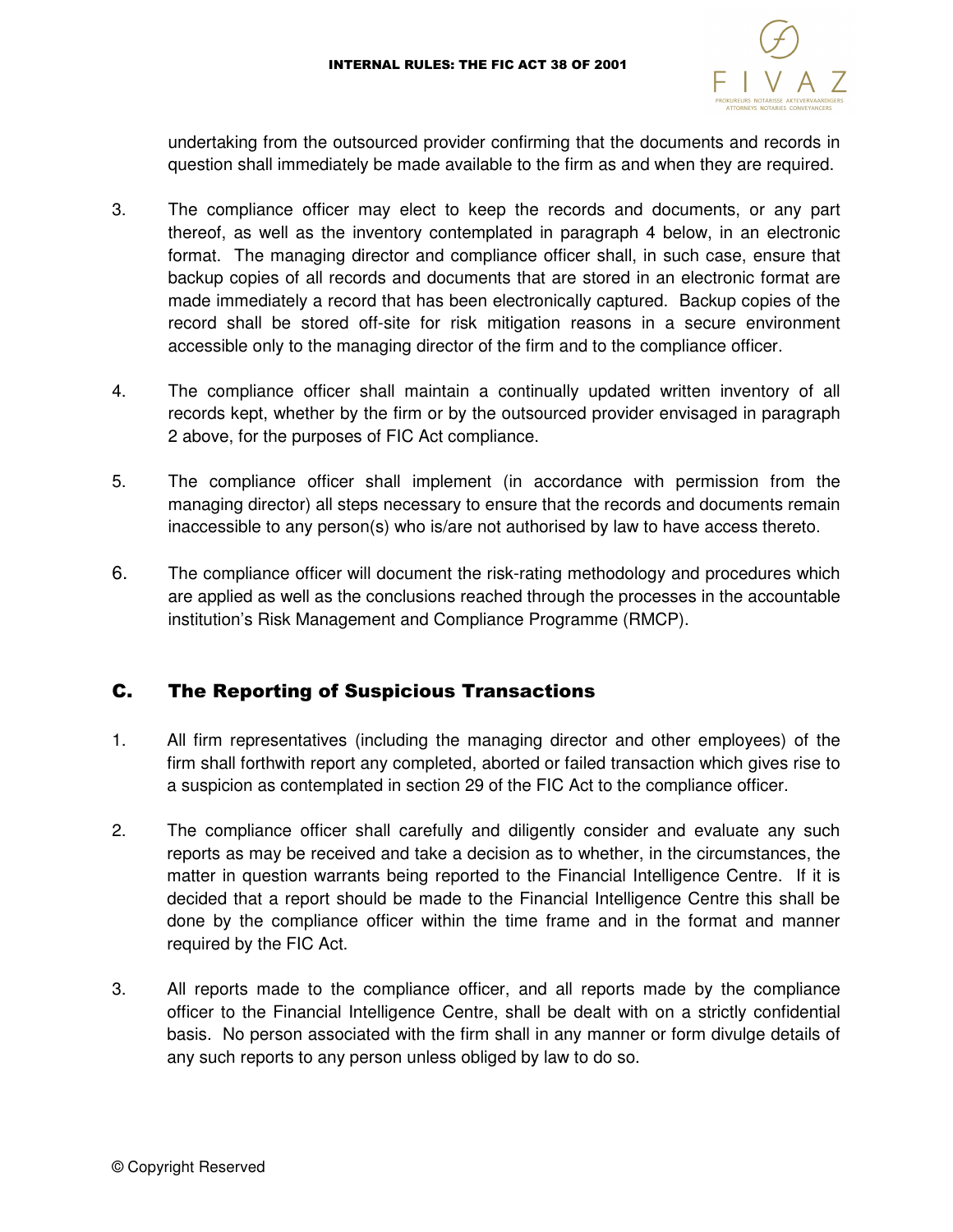

4. All firm representatives (including the managing director and other employees) of the firm shall ensure that they are fully acquainted with section 29 of the FIC Act concerning suspicious transactions relevant to the legal sector and the guidelines as set out in **Schedule 1** attached below.

## D. Training

- 1. The firm shall provide all firm representatives (including the managing director and other employees) with comprehensive training so as to ensure that such firm representatives (including the managing director and other employees) are sully aware of the requirements both of the FIC Act and of the internal rules contained in this document and strictly comply therewith. Attendance at all training modules scheduled for this purpose shall be compulsory for all firm representatives and employees.
- 2. The firm's representatives and employees are aware that the firm follows a low risk approach and that a proper due diligence is done on every transaction.

## E. Disciplinary Measures

It is recorded that the firm is totally committed to full and proper compliance with the requirements of the FIC Act and that it considers any non-compliance with such requirements in a most serious light. Any firm representatives (including the managing director and other employees) of the firm who fail to comply with the duties and obligations imposed upon them by the FIC Act and/or the internal rules contained in this document shall, therefore, expose themselves to the institution of disciplinary steps against them by the firm. The disciplinary procedure to be instituted shall, subject to the provisions of the Labour Relations Act of 1995, where applicable, be as follows:

- (i) the compliance officer and/or a non-involved managing director of the firm shall be required to launch an investigation into the alleged failure by any firm representative (including the managing director and other employees) of the firm to comply with the FIC Act and/or with the provisions of these internal rules;
- (ii) if found guilty of non-compliance with the FIC Act and/or with the provisions of these internal rules a first offender shall, provided that the transgression is not of a serious nature, be warned; and
- (iii) in cases of repeated transgressions or where a transgression is considered to be of a serious nature, the guilty party shall be subjected to a disciplinary hearing.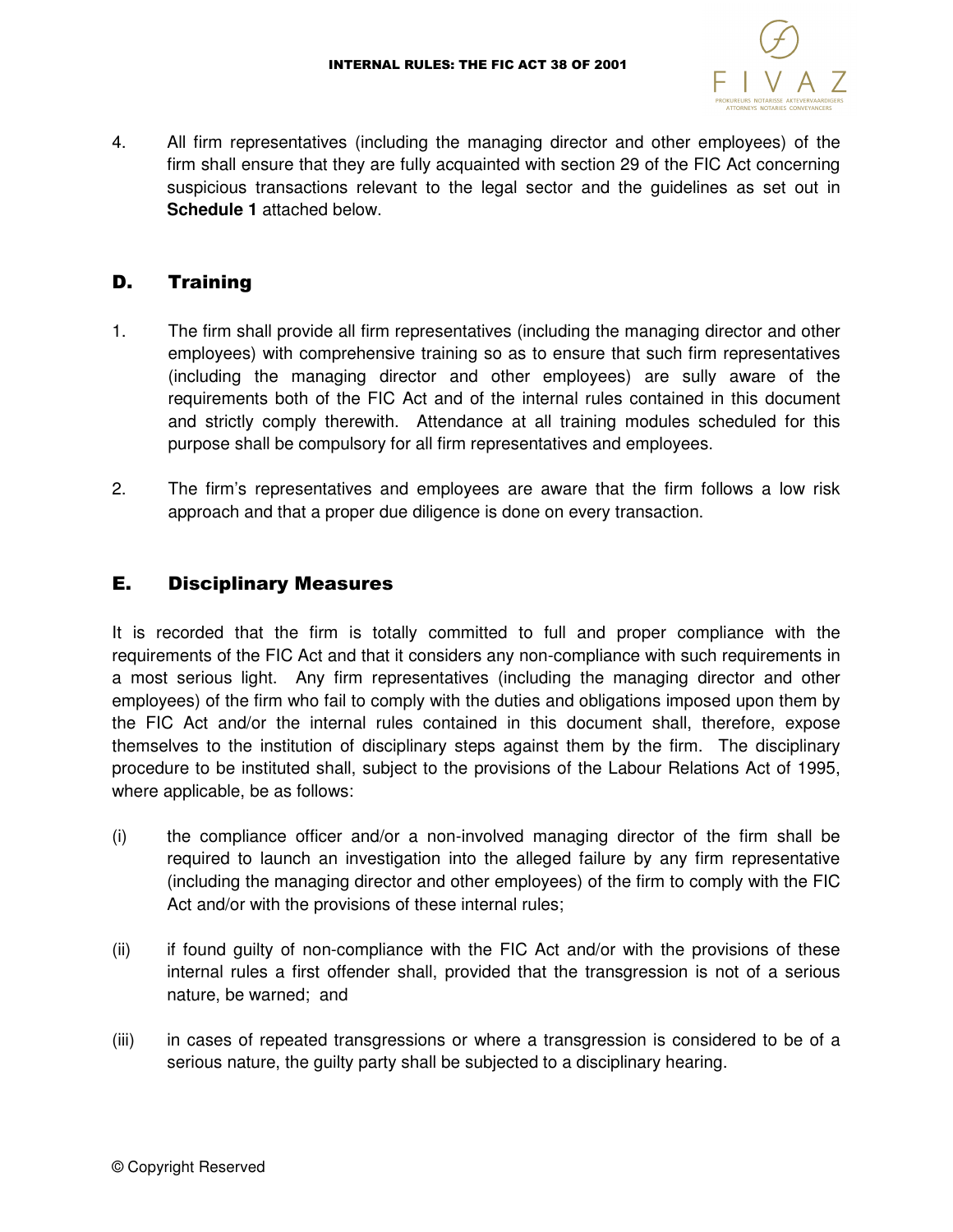

The firm, in addition, reserves the right to refer any alleged failure by a firm representative in its service to comply with the provisions of the FIC Act to the Law Society of the Northern Provinces to be dealt with by the Law Society of the Northern Provinces in accordance with its disciplinary powers in terms of the Attorneys Act, 53 of 1979.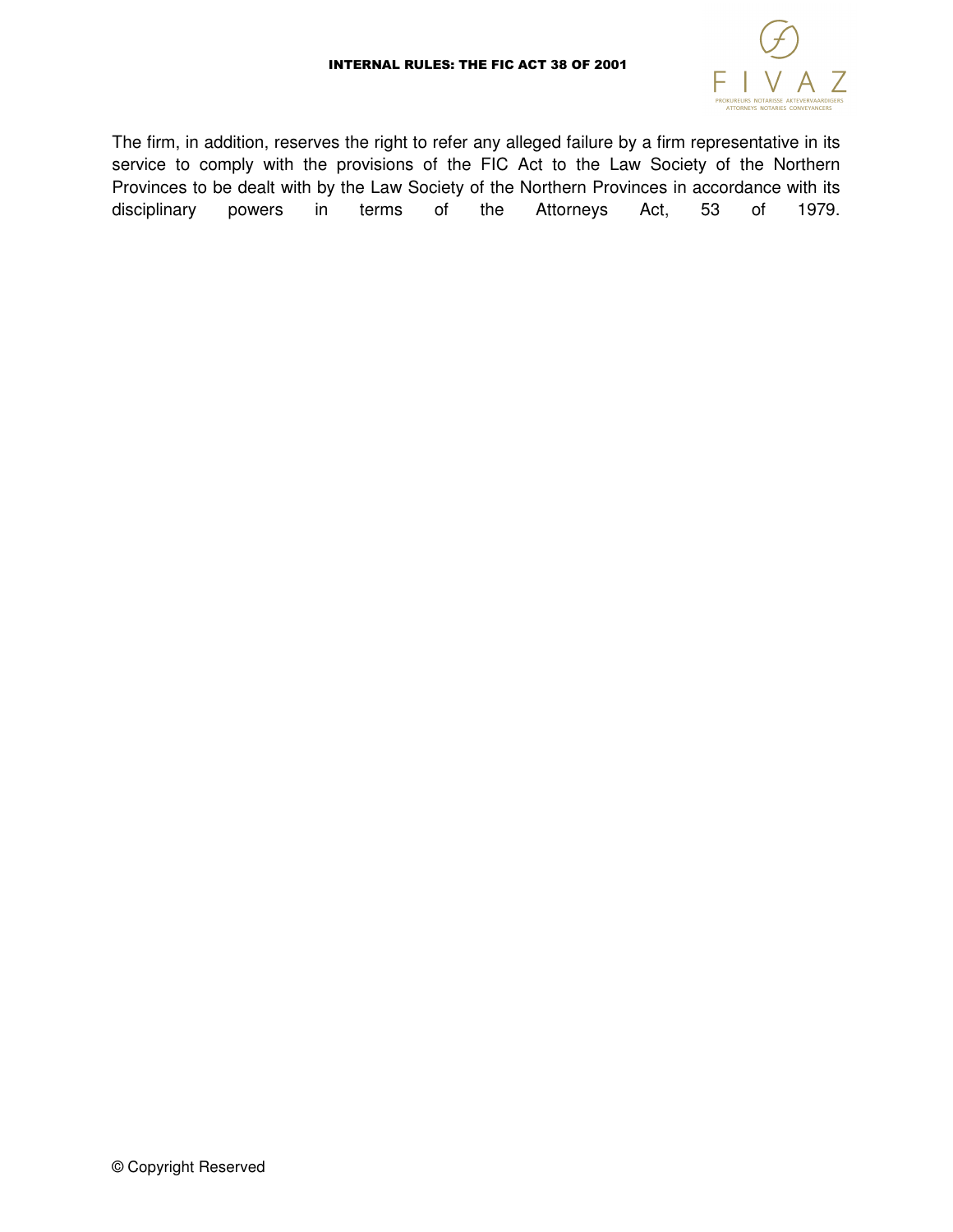

## Schedule 1

## GUIDELINES OF SUSPICIOUS TRANSACTIONS IN THE LEGAL SECTOR

The firm is in the best position to evaluate its transactions and money dealings with members of the public taking into account normal practices, systems and methods of doing business in the legal and property professions. No hard and fast rules can be laid down as to when a transaction or money dealing will give rise to suspicion.

The following guidelines can be used:

- Suspicion must be based on facts and not on gossip, rumour or loose talk. Merely wondering about the authenticity of a transaction does not in itself give rise to suspicion.
- As a general rule, events and behaviour are suspicious; not people. No suspicion should arise merely by reason of a person's race, creed, nationality, sexual orientation, gender or beliefs.
- A transaction can be suspicious regardless of the amount involved.
- A suspicious transaction may involve a number of factors that may seem to be innocent if viewed in isolation, but raise suspicion when taken together. All relevant factors must, therefore, be considered.
- A firm representative is not expected to launch a full-scale investigation to determine whether his/her suspicion about a transaction or money dealing is well founded. All that is required is a reasonable evaluation of all relevant facts and circumstances.
- The majority of property transactions are ordinary commercial transactions entered into between law abiding persons. A firm representative is not expected to view every client and customer suspiciously anticipating that he/she is engaged in money laundering or other unlawful activity. There is, furthermore, no duty on members of the public to establish good faith on their part when dealing with a firm representative. An ordinary firm transaction can, therefore, be assumed to be in order unless of course there are circumstances reasonably warranting a firm representative to believe otherwise.
- Receipt of cash on the form of bank notes may or may not be suspicious depending on the amount, the type of transaction involved and the surrounding circumstances. Entrusting a large amount of cash to a firm representative will generally require some valid explanation. What constitutes as a large amount will generally depend upon the market value of the house or the bond amount in the instance of a bond instruction and the amount normally received by the firm in the ordinary course of business. Suspicion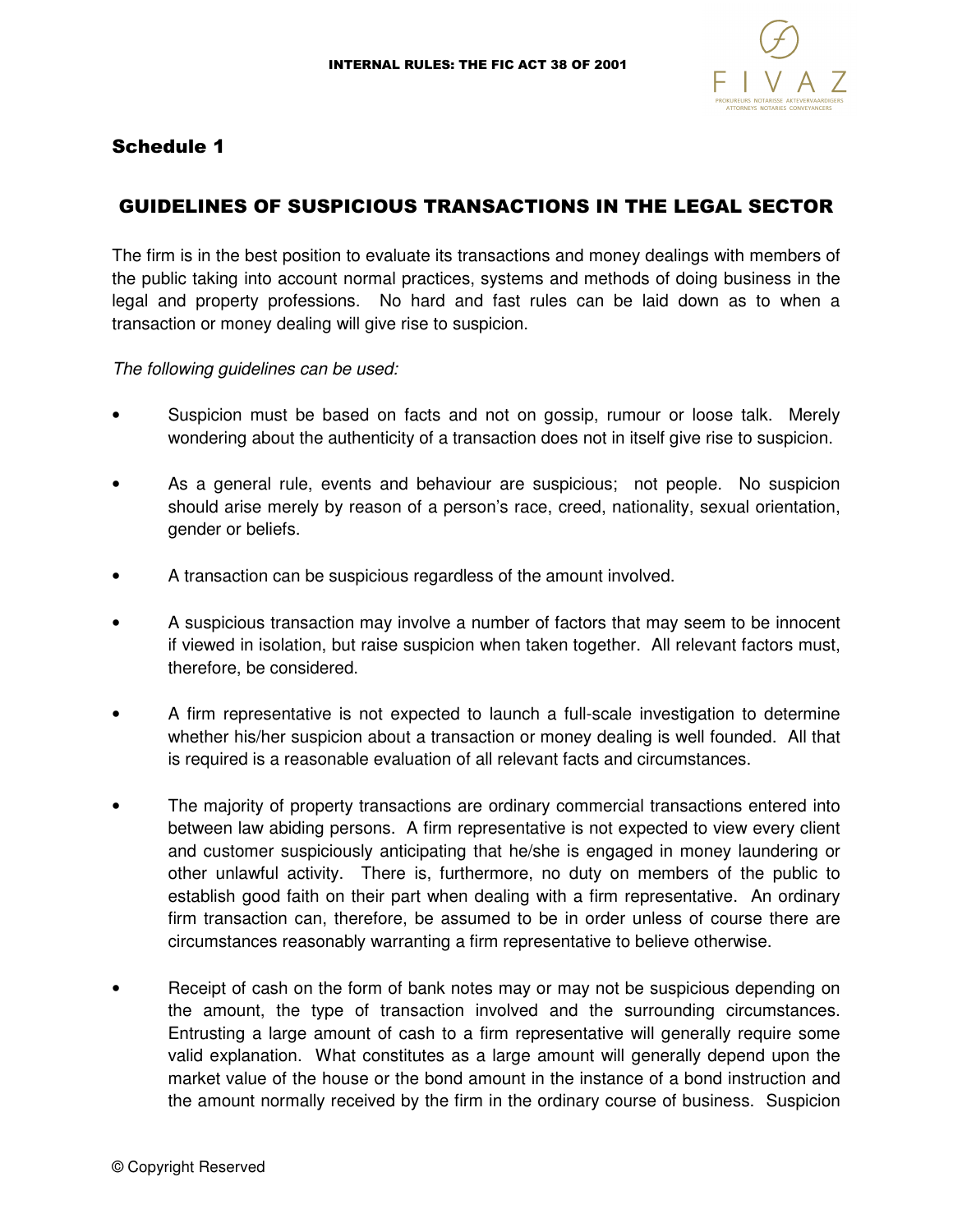

will readily arise if a large sum, in bank notes, is entrusted to a firm representative by means of a once-off payment and/or a series of irregular payments over time, particularly if the firm representative was initially led to believe that only a small portion of the purchase price was to be paid in cash.

- No suspicion should necessarily arise merely on the ground that a purchaser or a client has electronically transferred the purchase price of a property, or a portion thereof, or the pro forma costs due into the trust account of the firm. The electronic transfer of an exceptionally large amount into the trust account of the firm may, however, well be suspicious when taken with other important factors such as, for instance, the fact that the funds are transferred into the trust account over a period of time and apparently, originate from a different source on each occasion.
- A large number of purchase and sale transactions concluded by the same person over a relatively short period of time may give rise to suspicion particularly where no discernable investment pattern is apparent and relatively large monetary amounts are involved.
- The fact that the stated occupation of the purchaser of a property does not appear to match the type of property that has been purchased such as, for instance, where a lowly-paid secretary buys a mansion on an exclusive golf estate, may give rise to suspicion. It should not be overlooked, however, that people can, and sometimes do, benefit from unexpected financial windfalls such as, say winning the lottery or inherit money. Suspicion will, obviously, arise if the same secretary buys more than one luxury property in a short space of time particularly when no mortgage finance is required for the purchases.
- Suspicion will, however, readily arise in the following circumstances:
	- $\circ$  A firm representative receives a large amount in trust from a third party on the pretence that the money is to be used for property investment purposes and the prospective buyer shortly thereafter asks for the money to be released on the grounds that he/she has had a change of heart about investing in property;
	- o A client or buyer deposits a series of large cheques in the name of a third party, but endorsed over to the client or buyer;
	- $\circ$  A large deposit on a sales transaction is paid by an unidentified third party on account of the buyer and the parties are neither related nor connected in some way;
	- o The true purchase price of a sales transaction is not disclosed in the sales agreement, because money changes hand 'under the table';